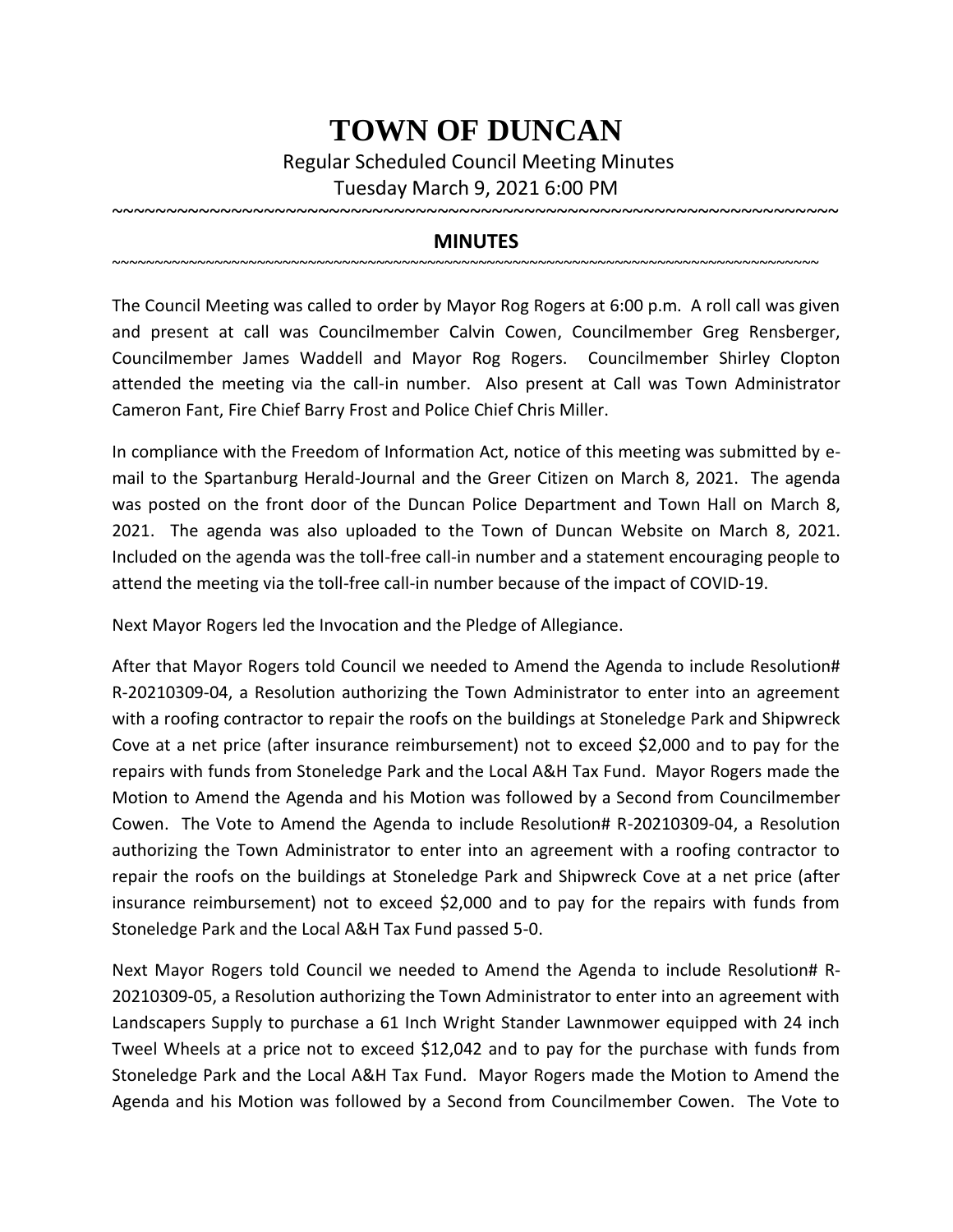Amend the Agenda to include Resolution# R-20210309-05, a Resolution authorizing the Town Administrator to enter into an agreement with Landscapers Supply to purchase a 61 Inch Wright Stander Lawnmower equipped with 24 inch Tweel Wheels at a price not to exceed \$12,042 and to pay for the purchase with funds from Stoneledge Park and the Local A&H Tax Fund passed 5-0.

After that Mayor Rog Rogers asked for a Motion to approve the minutes from the regular scheduled Council Meeting held on February 9, 2021. A Motion was made by Councilmember Cowen and his Motion was followed by a Second from Councilmember Clopton. The Vote to approve the Minutes from the February 9, 2021 regular scheduled council meeting passed 5-0.

The Police Department report was given by Chief Miller. Miller told Council to reference the police report included in the meeting package. Miller then went thru a couple highlights on the report. After that Miller answered a couple various questions from Council about the shooting and car chase that happened during the month. After that Mayor Rogers offered his condolences for the loss of Chief Miller's mother-in-law.

The Fire Department report was given by Chief Frost. Frost told Council to reference the fire report included in the meeting package. Frost then went thru a couple highlights on the report. After that Frost answered a couple various questions from Council.

Town Administrator Cameron Fant took the Floor to give the Public Works update. Fant went thru a list of items the department had been working on. Fant then went thru a list of to do items the department would be working on next. Fant then encouraged Council to let him know of any public works issues that need to be addressed. Fant also updated Council on red tags and code enforcement work done during the month. After that Fant answered a couple questions from Council.

Next Town Administrator Cameron Fant took the Floor and went thru the Parks report. Fant gave an update to Council on waterpark items that Patrick had been working on and then Fant updated Council on the blood drive at the event center. Fant also went over DuncanFest to take place in April and the Cigar Box Festival to take place in September. Then Fant went thru the 4 events that would take place at Shipwreck Cove. Finally, Fant answered a couple various questions from Council.

After that Mayor Rogers called Barry Frost to the Floor for Resolution# R-20210309-01, a Resolution Authorizing and Approving an Assignment and Assumption of Infrastructure Reimbursement Agreement by and among the Town of Duncan, RW Woods Chapel Industrial Owner, LLC, Lothlorien Properties, LLC and Lonely Warehouse SC LLC and Other Matters Related Thereto. Frost took the Floor and told Council that this was the Robinson Weeks building located on Woods Chapel Road. Frost said this property was being sold and this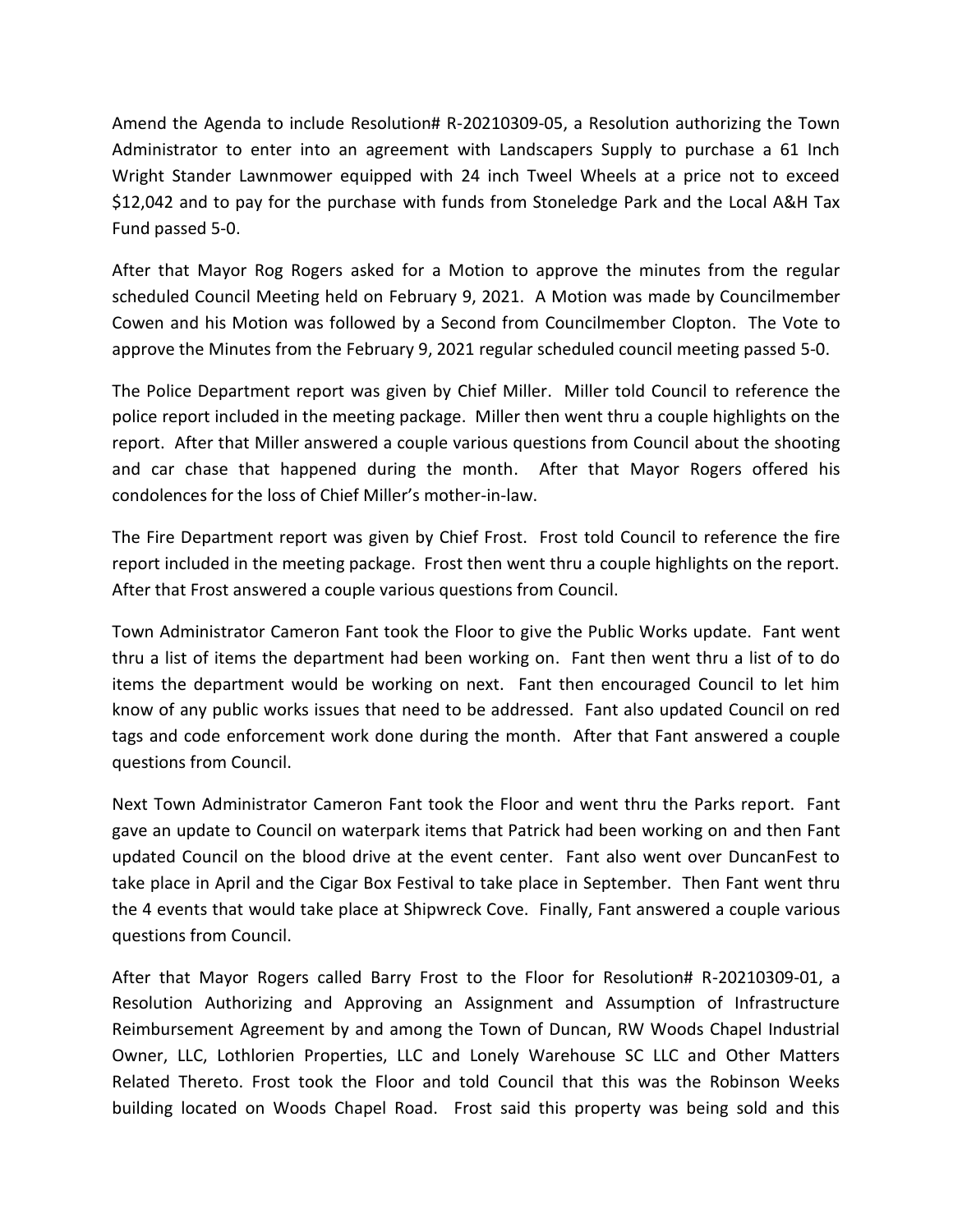Resolution was to transfer the IRA agreement to the new owners. Frost said no changes were made in the IRA agreement from our original agreement with Robinson Weeks. After that Frost and Fant answered a couple various questions from Council. Next Mayor Rogers asked for a Motion to approve Resolution #R-20210309-01. A Motion was made by Councilmember Rensberger and his Motion was followed by a Second from Councilmember Cowen. The Vote to approve Resolution# R-20210309-01, a Resolution Authorizing and Approving an Assignment and Assumption of Infrastructure Reimbursement Agreement by and among the Town of Duncan, RW Woods Chapel Industrial Owner, LLC, Lothlorien Properties, LLC and Lonely Warehouse SC LLC and Other Matters Related Thereto passed 5-0.

Next Mayor Rogers called Town Administrator Cam Fant to the Floor for Resolution # R-20210309-02, a Resolution to allow the Town Administrator to enter into a Purchase Agreement with Telescope Casual Furniture, Inc. for Umbrellas and Lounge Chairs at a cost not to exceed \$10,000. Fant took the Floor and told Council that we had approximately 200 chairs and 40 umbrellas inside the waterpark. Fant said each year we buy about 30 umbrellas and 50 chairs because of the wear and tear on them. Fant said in the past we have always purchased the umbrellas and chairs from Lowes or the Home Store until last year when we purchased from Telescope Casual Furniture, Inc. who makes lounge chairs and umbrellas specifically for parks. Fant said that he was very pleased with what we purchased last year from Telescope Casual Furniture, Inc. Fant said the cost is a little higher but they come with a 5-year warranty. Fant said that he would like purchase 18 umbrellas and 18 chairs for this year. Fant said he wanted to slowly replace other umbrellas and chairs until all the inventory was from Telescope Casual Furniture, Inc. Fant said the funds to purchase these would come from the waterpark account. After that Fant answered a couple various questions from Council. Then Mayor Rogers asked for a Motion to approve Resolution # R-20210309-02. A Motion was made by Councilmember Clopton and her Motion was followed by a Second from Councilmember Waddell. The Vote to approve Resolution # R-20210309-02, a Resolution to allow the Town Administrator to enter into a Purchase Agreement with Telescope Casual Furniture, Inc. for Umbrellas and Lounge Chairs at a cost not to exceed \$10,000 passed 5-0.

Next Mayor Rogers called Town Administrator Cam Fant to the Floor for Resolution # R-20210309-03, a Resolution to allow the Town Administrator to enter into an Agreement with Playtime, Inc. to refurbish the pirate ship play slide at a cost not to exceed \$33,000 with the funds coming from the Waterpark account to pay for the repairs. Fant took the Floor and told Council that the pirate ship play slide in the kiddie area was the original slide from opening day 12 years ago. Fant said the slide was in dire need of repairs. Fant said it was getting dangerous. Fant said he contacted the company that built it and got quotes to refurbish it. Fant said he decided to go with refurbished parts to save money. Fant said that we would also deliver the ship to Colorado and drive it back once it was ready to save money on shipping. Fant said the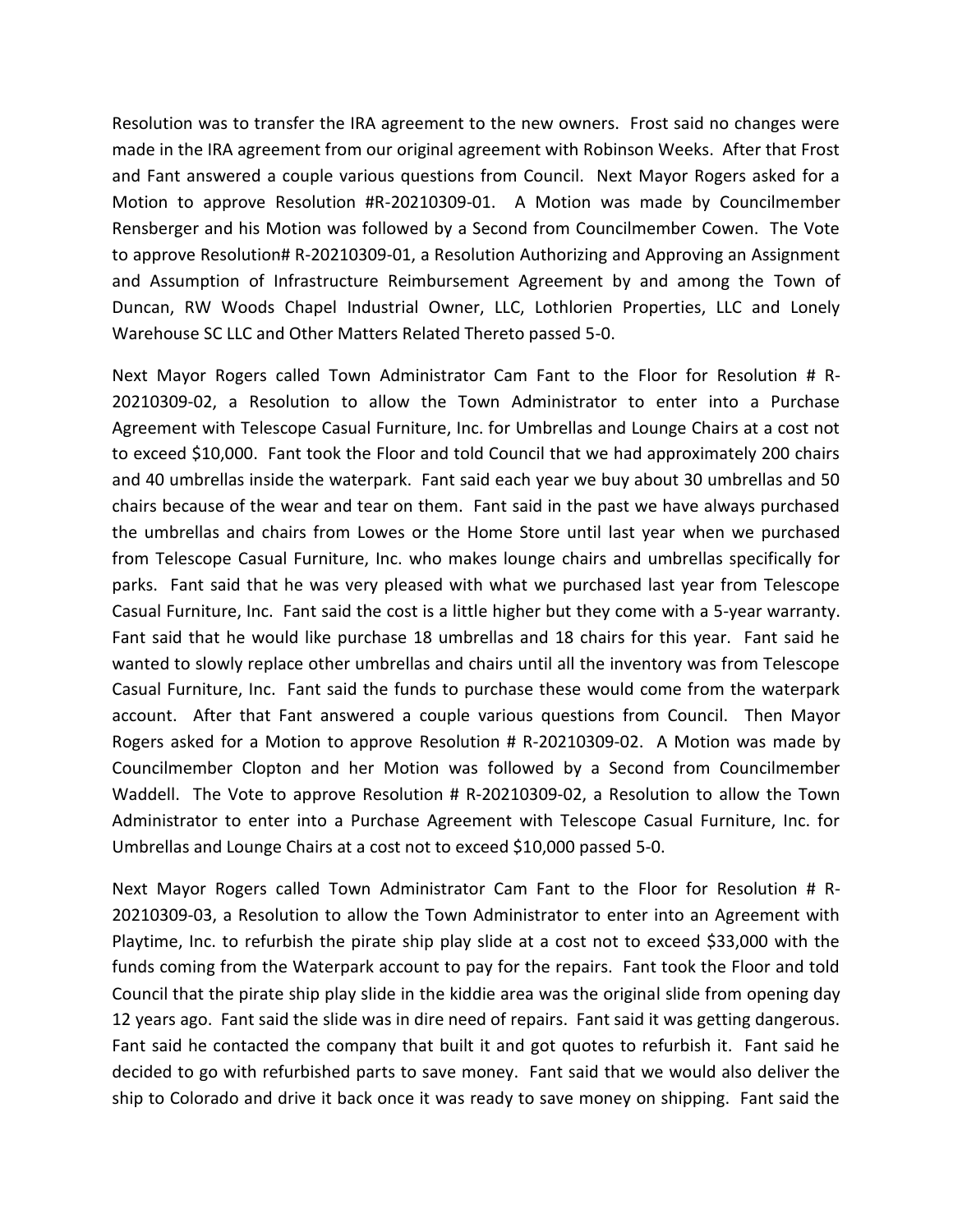slide would be ready before opening day. After that Fant answered a couple various questions from Council. Then Mayor Rogers made a Motion to approve Resolution #R-20210309-03. A Second was made by Councilmember Clopton. The Vote to approve Resolution # R-20210309- 03, a Resolution to allow the Town Administrator to enter into an Agreement with Playtime, Inc. to refurbish the pirate ship play slide at a cost not to exceed \$33,000 with the funds coming from the Waterpark account to pay for the repairs passed 5-0.

After that Mayor Rogers called Town Administrator Cam Fant to the Floor for Resolution# R-20210309-04, a Resolution authorizing the Town Administrator to enter into an agreement with a roofing contractor to repair the roofs on the buildings at Stoneledge Park and Shipwreck Cove at a net price (after insurance reimbursement) not to exceed \$2,000 and to pay for the repairs with funds from Stoneledge Park and the Local A&H Tax Fund. Fant took the Floor and told Council that each of the buildings and sheds at Stoneledge Park and Shipwreck Cover had the original roofs on them. Fant told Council that they had problems with water leaks at Shipwreck Cove for several years. Fant said after a recent storm enough hail damage was done to have each roof qualified to be replaced by our insurance company. Fant said we had already received a check for \$35,884.60 from the insurance company. Fant went over 3 different quotes from various roofers. Fant said he hadn't decided who to use as of yet but wanted to find out how fast the repairs could be done before he made the decision because he wanted the job finished before opening day. After that Fant answered a couple questions from Council. Next Mayor Rogers asked for a Motion to approve Resolution #R-20210309-04. A Motion was made by Councilmember Rensberger and his Motion was followed by a Second from Councilmember Cowen. The Vote approve Resolution# R-20210309-04, a Resolution authorizing the Town Administrator to enter into an agreement with a roofing contractor to repair the roofs on the buildings at Stoneledge Park and Shipwreck Cove at a net price (after insurance reimbursement) not to exceed \$2,000 and to pay for the repairs with funds from Stoneledge Park and the Local A&H Tax Fund passed 5-0.

Next Mayor Rogers called Town Administrator Cam Fant to the Floor Resolution# R-20210309- 05, a Resolution authorizing the Town Administrator to enter into an agreement with Landscapers Supply to purchase a 61 Inch Wright Stander Lawnmower equipped with 24 inch Tweel Wheels at a price not to exceed \$12,042 and to pay for the purchase with funds from Stoneledge Park and the Local A&H Tax Fund. Fant took the Floor and reminded Council that as of December the Town was no longer using Parris Landscaping for the maintenance at Stoneledge Park. Fant said we would be doing that ourselves. Fant said in order to do the job we needed a lawn mower that would handle the hills and banks at Stoneledge Park. Fant said after doing a lot or research and testing various mowers we found that the Stander more built by Wright would be the most economical for the job. Fant said the 61 inch was the middle size and would be prefect for our needs. After that Fant answered a couple various questions from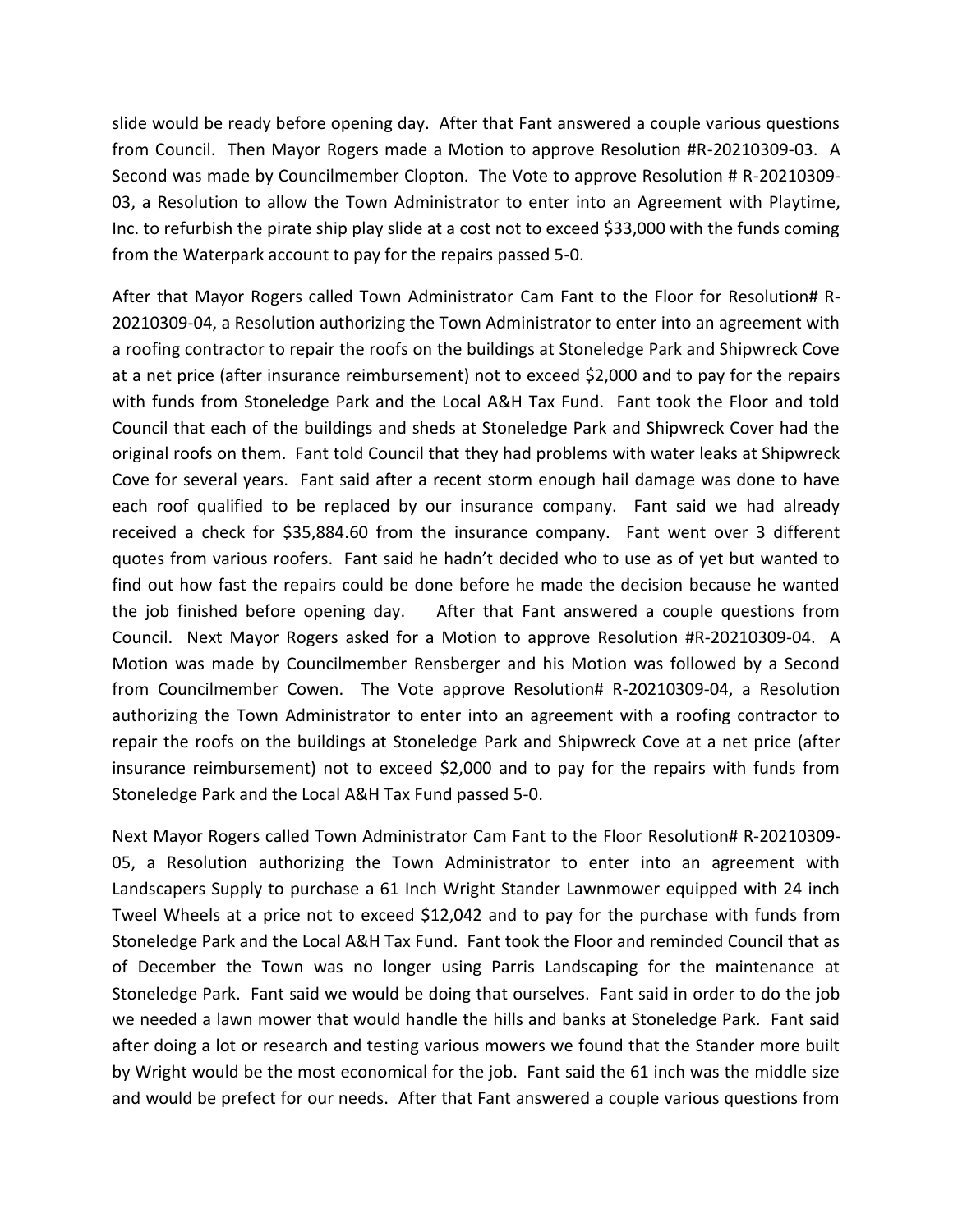Council. Then Mayor Rogers asked for a Motion to approve Resolution #R-20210309-05. A Motion was made by Councilmember Waddell and his Motion was followed by a Second from Councilmember Cowen. The Vote approve Resolution# R-20210309-05, a Resolution authorizing the Town Administrator to enter into an agreement with Landscapers Supply to purchase a 61 Inch Wright Stander Lawnmower equipped with 24 inch Tweel Wheels at a price not to exceed \$12,042 and to pay for the purchase with funds from Stoneledge Park and the Local A&H Tax Fund passed 5-0.

Next Mayor Rog Rogers called Town Administrator Cameron Fant to the Floor for the Second Reading of Ordinance No. 20210209-01, an Ordinance to Amend the Duncan Code of Ordinances Sec 22-5 (a) Time of Elections for the Mayor and Council from the first Tuesday in November on odd numbered years to the first Tuesday following the first Monday in November on odd numbered years and other matters related thereto. Fant took the Floor and reminded Council that they just made the change from elections in June to November. Fant said that unfortunately the Ordinance needed to be the First Tuesday following the First Monday of November instead of the First Tuesday in November. Fant said this amendment would fix the wording correctly. Next Mayor Rog Rogers made a Motion to approve the Second and Final Reading of Ordinance No. 20210209-01. A Second was made by Councilmember Clopton. The Vote to approve the Second Reading of Ordinance No. 20210209-01, an Ordinance to Amend the Duncan Code of Ordinances Sec 22-5 (a) Time of Elections for the Mayor and Council from the second Tuesday in November on odd numbered years to the first Tuesday following the First Monday in November on odd numbered years and other matters related thereto passed 5-  $0.$ 

Next Mayor Rog Rogers called Town Administrator Cameron Fant to the Floor for the Second Reading of Ordinance No. 20210209-02, an Ordinance to Amend the Duncan Code of Ordinances to add Article VI – Peddlers, Sec 14-500 thru 14-518 and other matters related thereto. Fant took the Floor and reminded Council that two months ago the PD was called out to Wheeler Street because of peddlers trying to solicit at night. Fant said what they were doing was actually legal based on the current codes. Fant said by adding the language in this new section it would prevent peddlers from soliciting at night and anytime on Sunday. Fant went thru the other restrictions in the Ordinance and the process for getting a peddler's license. Fant reminded Council this would be the Second and Final Reading. After that Fant answered a couple questions from Council. Next Mayor Rog Rogers asked for a Motion to approve the Second Reading of Ordinance No. 20210209-02. A Motion was made by Councilmember Clopton and her Motion was followed by a Second from Councilmember Rensberger. The Vote to approve the Second Reading of Ordinance No. 20210209-02, an Ordinance to Amend the Duncan Code of Ordinances to add Article VI – Peddlers, Sec 14-500 thru 14-518 other matters related thereto passed 5-0.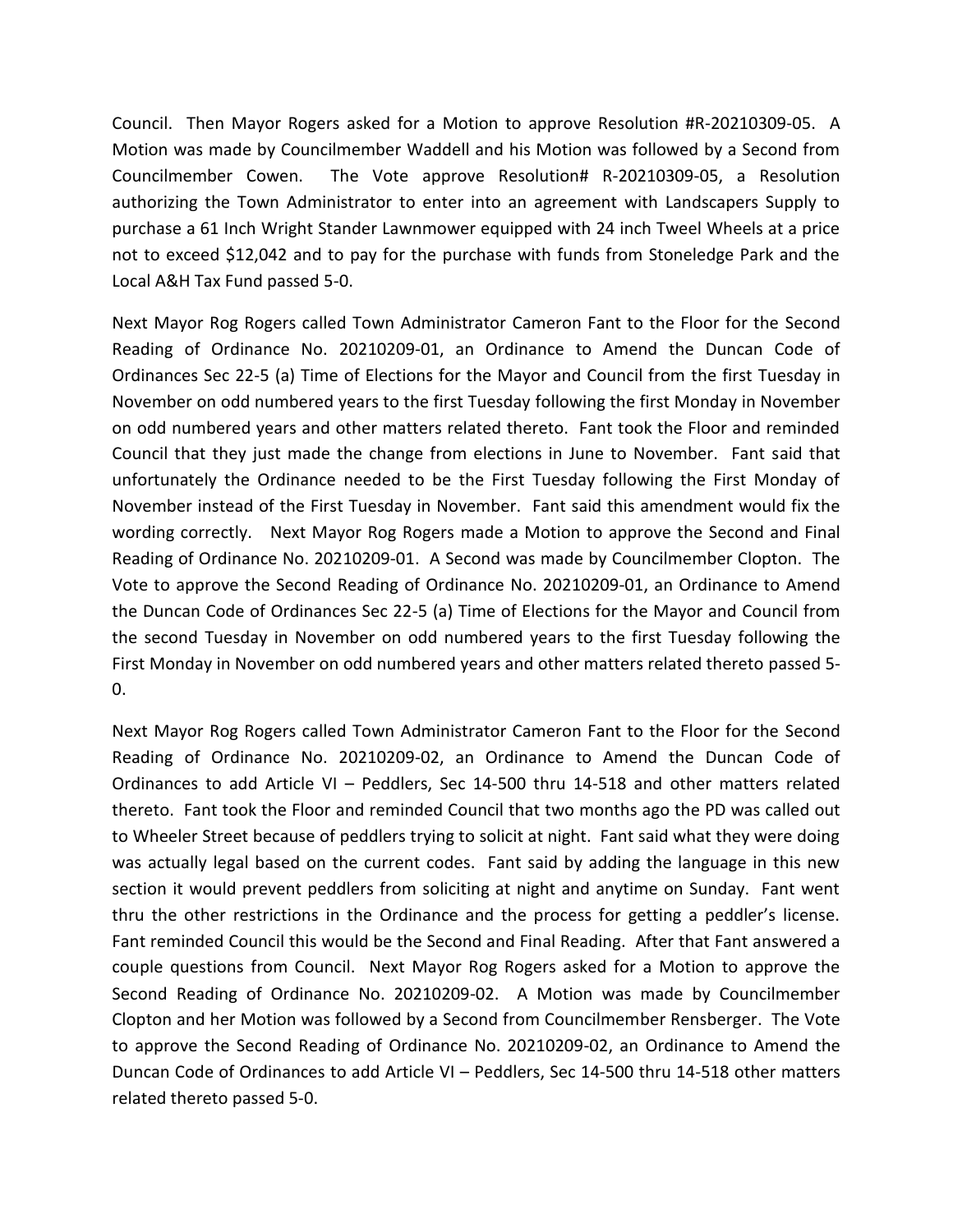Next Mayor Rog Rogers called Zoning Administrator Barry Frost to the Floor for the Second Reading of Annexation Ordinance No. AN-2020-01, an Ordinance to provide for the Annexation of property owned by (1) RH Fund XIV, LLC, (2) Six Wilson, LLC and (3) Tapp Properties, LLC by 100% Petition. The properties are located at 333 Claude Collins Road, 117 Victor Hill Road and 496 and 510 Robin Lake Road; and to establish a Zoning Classification of GI (General Industrial District) for said properties. Frost took the Floor and reminded Council that back on April  $14<sup>th</sup>$ , 2020 we had the first reading on this annexation ordinance. Frost said the Zoning Board approved it on April  $13<sup>th</sup>$ , 2020 and the public hearing was in May of 2020. Frost told Council we had to wait on the new purchaser to close the property before we could Annex it. Frost said that this was Project Artie and the IRA was coming up on the Agenda shortly. After that Frost answered a couple various questions. Then Mayor Rogers asked for a Motion to approve the Second and Final Reading of Annexation Ordinance #AN-2020-01. A Motion was made by Councilmember Waddell and his Motion was followed by a Second from Councilmember Cowen. The Vote to Approve Annexation Ordinance No. AN-2020-01 passed 5-0.

Next Mayor Rogers called Zoning Administrator Barry Frost to the Floor for the First Reading of Annexation Ordinance No. AN-2021-03, an Ordinance to provide for the Annexation of property owned by Chatim, LLC, by 100% Petition. The property is located at 851 Robinson Road Greer, SC; and to establish a Zoning Classification of GBD (General Business District) for said properties. Frost took the Floor and told Council this was a 7.81-acre parcel with a building on it. The building has no occupants. Frost said we would hold off on the Second Reading until closing on the property. After that Mayor Rogers asked for a Motion to approve Annexation Ordinance No. AN-2021-03. A Motion was made by Councilmember Rensberger and his Motion was followed by a Second from Councilmember Clopton. The Vote to approve the First Reading of Annexation Ordinance No. AN-2021-03 passed 5-0.

After that Mayor Rogers called Zoning Administrator Barry Frost to the Floor for the First Reading of Ordinance No. 20210309-01, an Ordinance Authorizing the Execution and Delivery of an Infrastructure Reimbursement Agreement by and between the Town of Duncan, South Carolina and CV QOZP Victor Hill, LLC with respect to Infrastructure Credits to be applied against Fee In Lieu of Tax Payments related to certain investments in the Town; and Other Matters Related Thereto. Zoning Administrator Barry Frost took the Floor and reminded Council that the MOU passed back in April of 2020. Frost said this was Project Artie. Frost said this would be an 185,250 sq. ft. industrial building that would cost between 10 and 12 million dollars. Frost said the reimbursement period would be 10 years and the percentage would be 65%. Frost said the Town would not take over any roads. After that Frost and Fant answered a couple questions from Council. Next Mayor Rogers asked for a Motion to approve Ordinance No. 20210309-01. A Motion was made by Councilmember Cowen and his Motion was followed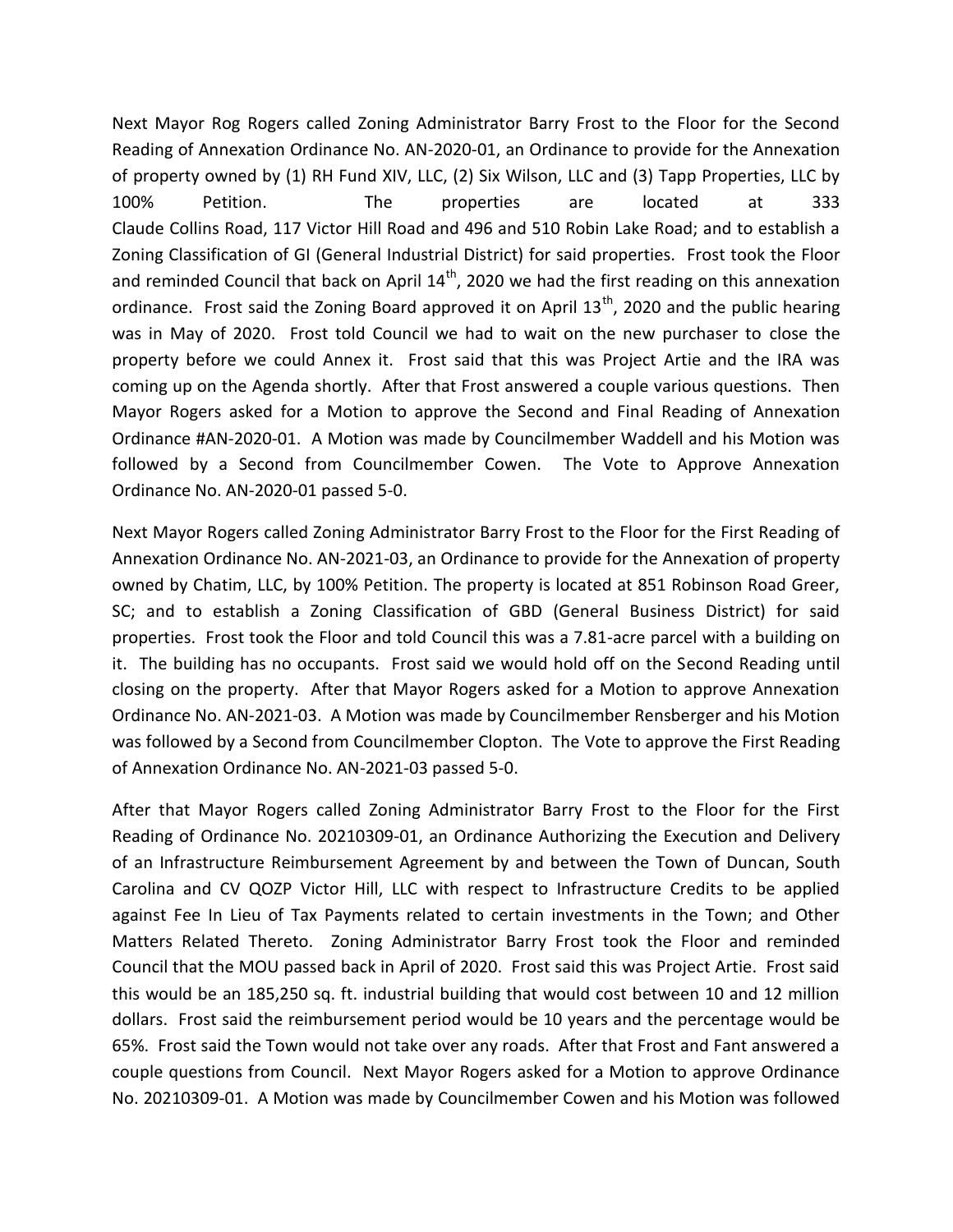by a Second from Councilmember Clopton. The Vote to approve the First Reading of Ordinance No. 20210309-01, an Ordinance Authorizing the Execution and Delivery of an Infrastructure Reimbursement Agreement by and between the Town of Duncan, South Carolina and CV QOZP Victor Hill, LLC with respect to Infrastructure Credits to be applied against Fee In Lieu of Tax Payments related to certain investments in the Town; and Other Matters Related Thereto passed 5-0.

Next Mayor Rog Rogers opened the Floor for the Mayor and Council Update. Mayor Rogers took the Floor and told Council that we would be looking into building some kind of veteran's memorial in Town. Mayor Rogers asked Council to think about the best place to put it. After that Mayor Rogers told Council that the Public Works Department would be making sure the sidewalks on Main Street would be maintained.

Next Zoning Administrator Barry Frost took the Floor and gave an update on industrial, residential and commercial development. Frost went into detail about 10 new duplexes and other residential houses that would be coming out of the ground soon.

Next Fant took the Floor to give his Administrative Update. Fant updated Council on the state ethics forms due in March, the audit and the website. After that Fant told Council that the he was working with the folks at Spartanburg Reginal to see if they would annex there building on Hwy 290 so that we could try and get the new Jimmy Johns in the town limits. Next Fant answered a couple various questions from Council.

Next Fant took the Floor and gave the Financial Update thru February 2021. Fant went thru the budget, cash balances and loan balance worksheets. Fant then answered a couple various questions from Council.

At approximately 8:30 p.m. Mayor Rogers asked for a Motion to close the meeting. A Motion to close the meeting was made by Councilmember Rensberger. His Motion was Seconded by Councilmember Waddell. The Vote to close the meeting passed 4-0. (Councilmember Clopton had to leave the call at 8:08 p.m.)

Approved by Council this \_\_\_\_\_\_\_ day of \_\_\_\_\_\_\_\_, 2021

By:

Mayor Clyde "Rog" Rogers

\_\_\_\_\_\_\_\_\_\_\_\_\_\_\_\_\_\_\_\_\_\_\_\_\_\_\_\_\_\_\_\_\_\_\_\_\_\_

Attest \_\_\_\_\_\_\_\_\_\_\_\_\_\_\_\_\_\_\_\_\_\_\_\_\_